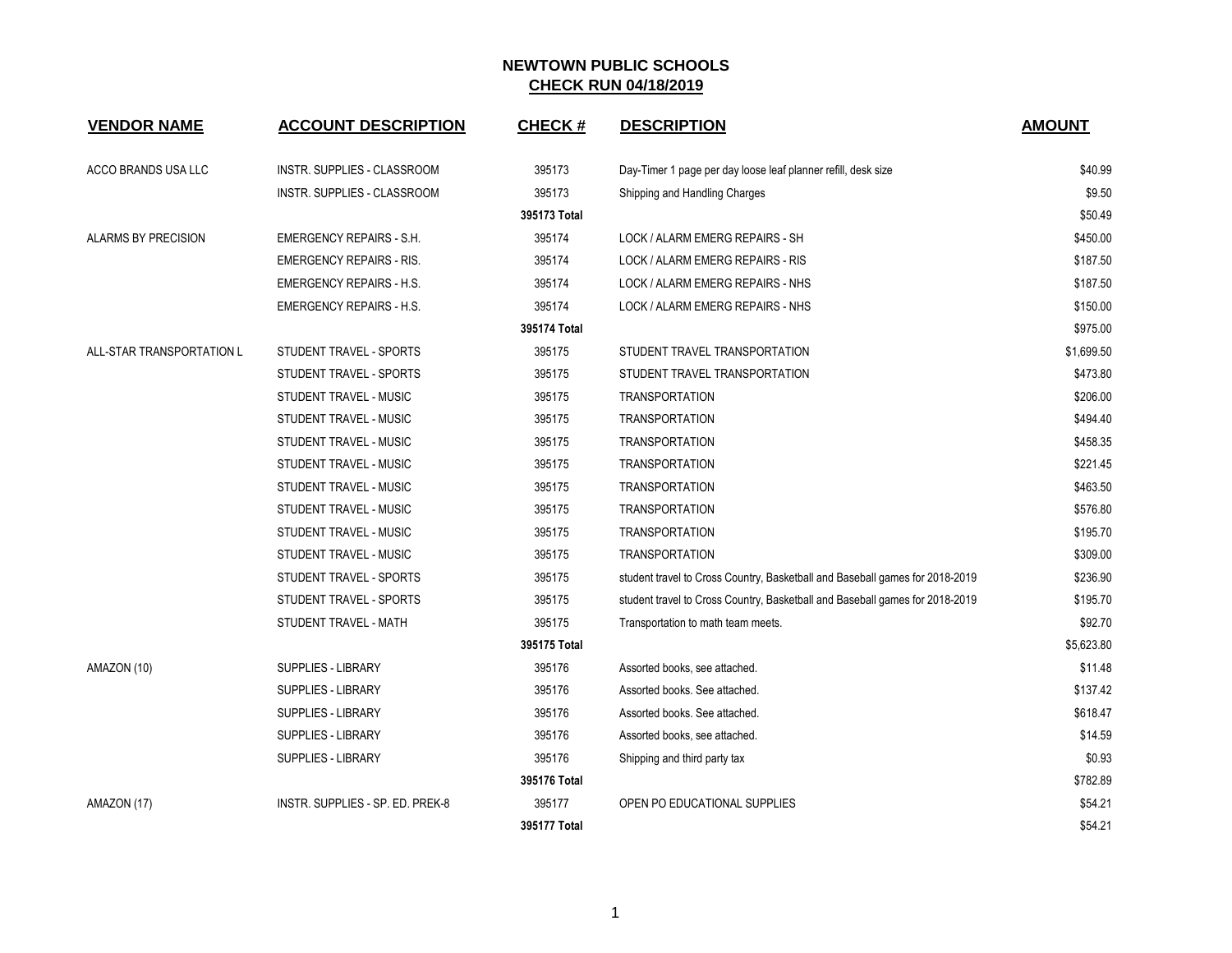| <b>VENDOR NAME</b>        | <b>ACCOUNT DESCRIPTION</b>           | <b>CHECK#</b> | <b>DESCRIPTION</b>                                                          | <b>AMOUNT</b> |
|---------------------------|--------------------------------------|---------------|-----------------------------------------------------------------------------|---------------|
| AMAZON (9)                | INSTR. SUPPLIES - LIFE MAN./CULINARY | 395178        | kitchen utensils and supplies. See cart                                     | \$180.50      |
|                           | INSTR. SUPPLIES - LIFE MAN./CULINARY | 395178        | kitchen utensils and supplies. See cart                                     | \$134.99      |
|                           | INSTR. SUPPLIES - LIFE MAN./CULINARY | 395178        | kitchen utensils and supplies. See cart                                     | \$132.26      |
|                           | INSTR. SUPPLIES - WORLD LANG.        | 395178        | WL Dept. supplies: (2) Steno books, (2) jumbo colored paper clips           | \$227.99      |
|                           | INSTR. SUPPLIES - WORLD LANG.        | 395178        | WL Dept. supplies: (2) Steno books, (2) jumbo colored paper clips           | \$18.99       |
|                           | INSTR. SUPPLIES - SOC. STUDIES       | 395178        | (12) Miscellaneous Holocaust books, (1 box) pens, (1 box) blue file folders | \$44.00       |
|                           | INSTR. SUPPLIES - SOC. STUDIES       | 395178        | (12) Miscellaneous Holocaust books, (1 box) pens, (1 box) blue file folders | \$14.81       |
|                           | INSTR. SUPPLIES - SOC. STUDIES       | 395178        | Shipping fee for two books.                                                 | \$3.99        |
|                           | INSTR. SUPPLIES - SOC. STUDIES       | 395178        | (12) Miscellaneous Holocaust books, (1 box) pens, (1 box) blue file folders | \$6.96        |
|                           | INSTR. SUPPLIES - SOC. STUDIES       | 395178        | (12) Miscellaneous Holocaust books, (1 box) pens, (1 box) blue file folders | \$19.94       |
|                           | INSTR. SUPPLIES - SOC. STUDIES       | 395178        | (12) Miscellaneous Holocaust books, (1 box) pens, (1 box) blue file folders | \$101.20      |
|                           | INSTR. SUPPLIES - SOC. STUDIES       | 395178        | (12) Miscellaneous Holocaust books, (1 box) pens, (1 box) blue file folders | \$250.09      |
|                           | INSTR. SUPPLIES - SOC. STUDIES       | 395178        | (12) Miscellaneous Holocaust books, (1 box) pens, (1 box) blue file folders | \$9.23        |
|                           | INSTR. SUPPLIES - SOC. STUDIES       | 395178        | Shipping fee for two books.                                                 | \$4.49        |
|                           | INSTR. SUPPLIES - ENGLISH            | 395178        | Supplies                                                                    | \$13.69       |
|                           | INSTR. SUPPLIES - ENGLISH            | 395178        | Supplies                                                                    | \$8.69        |
|                           | OTHER SUPPLIES - CONT. ED.           | 395178        | LEARNING RESOURCED MATH MARKS THE SPOT FLOOR GAME                           | \$32.82       |
|                           |                                      | 395178 Total  |                                                                             | \$1,204.64    |
| ARUM & ASSOCIATES LLC     | MEMBERSHIPS - BUS. SERV.             | 395179        | PROJECT: COOPERATIVE PURCHASING                                             | \$75.00       |
|                           |                                      | 395179 Total  |                                                                             | \$75.00       |
| ASSOCIATED REFUSE HAULERS | <b>REFUSE REMOVAL</b>                | 395180        | REFUSE REMOVAL 2018-2019 3RD YEAR OF 5 YEAR BID                             | \$8,204.29    |
|                           | <b>REFUSE REMOVAL</b>                | 395180        | CARDBOARD RECYCLING - 2018-2019                                             | \$340.00      |
|                           | <b>REFUSE REMOVAL</b>                | 395180        | CARDBOARD RECYCLING - 2018-2019                                             | \$60.00       |
|                           | <b>REFUSE REMOVAL</b>                | 395180        | CARDBOARD RECYCLING - 2018-2019                                             | \$208.00      |
|                           | <b>REFUSE REMOVAL</b>                | 395180        | CARDBOARD RECYCLING - 2018-2019                                             | \$208.00      |
|                           | <b>REFUSE REMOVAL</b>                | 395180        | CARDBOARD RECYCLING - 2018-2019                                             | \$98.00       |
|                           | <b>REFUSE REMOVAL</b>                | 395180        | CARDBOARD RECYCLING - 2018-2019                                             | \$170.00      |
|                           | <b>REFUSE REMOVAL</b>                | 395180        | CARDBOARD RECYCLING - 2018-2019                                             |               |
|                           |                                      | 395180 Total  |                                                                             | \$9,442.29    |
| AUTO HOME COMMERCIAL      | <b>EMERGENCY REPAIRS - M.G.</b>      | 395181        | PA SYSTEM / CLOCK REPAIRS - MG                                              | \$899.77      |
|                           | <b>EMERGENCY REPAIRS - RIS.</b>      | 395181        | PA SYSTEM / CLOCK REPAIRS - RIS                                             | \$580.12      |
|                           |                                      | 395181 Total  |                                                                             | \$1,479.89    |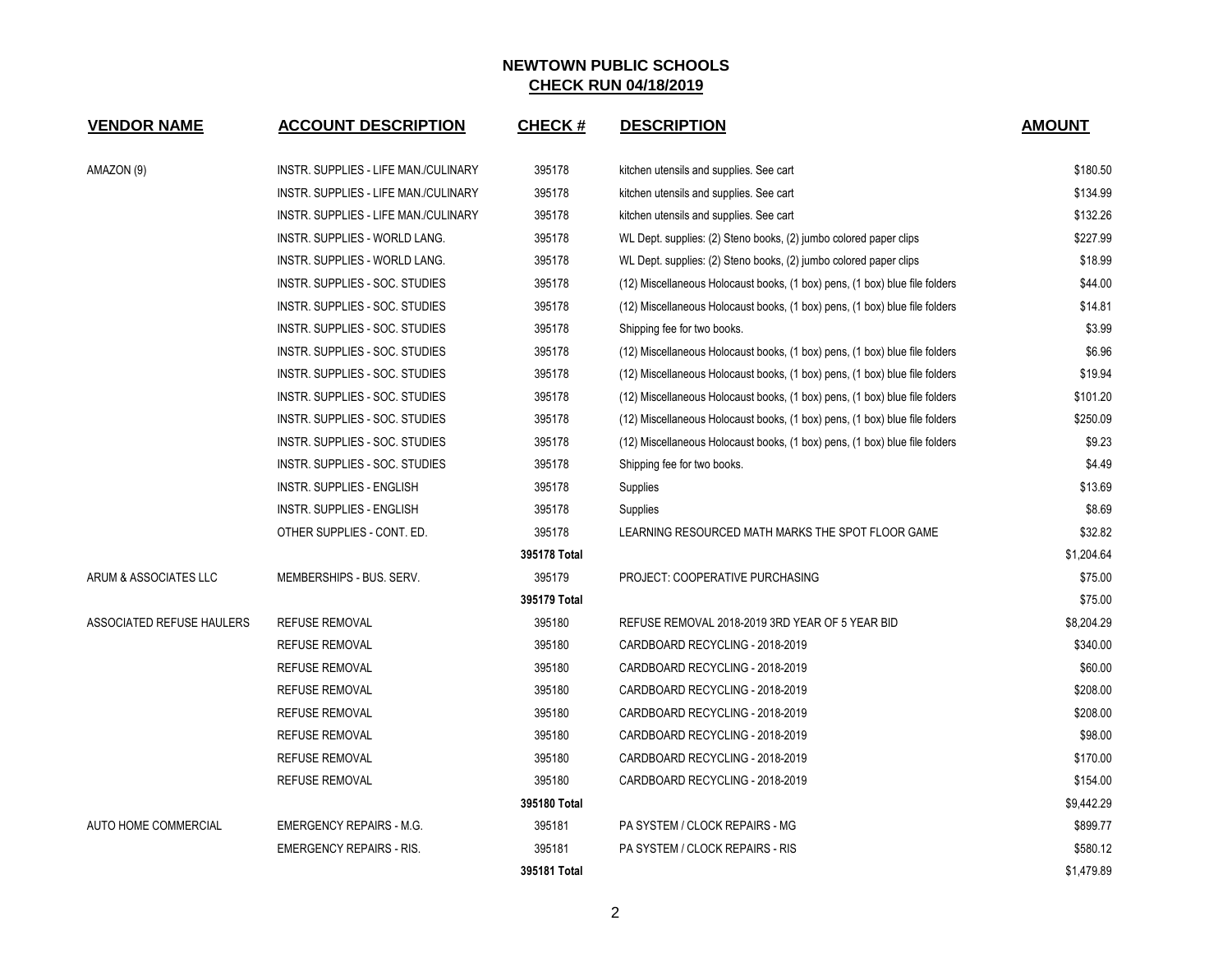| <b>VENDOR NAME</b>              | <b>ACCOUNT DESCRIPTION</b>      | <b>CHECK#</b> | <b>DESCRIPTION</b>                                                                 | <b>AMOUNT</b> |
|---------------------------------|---------------------------------|---------------|------------------------------------------------------------------------------------|---------------|
| <b>BAGEL DELIGHT</b>            | CONTRACTED SERV. - SUPER.       | 395182        | PARA MEETING 04/05/19                                                              | \$200.00      |
|                                 |                                 | 395182 Total  |                                                                                    | \$200.00      |
| BERECHID, BRIDGET               | STAFF TRAIN. - SCIENCE          | 395183        | LAB SUPPLIES GMO                                                                   | \$18.44       |
|                                 |                                 | 395183 Total  |                                                                                    | \$18.44       |
| <b>BLICK ART MATERIALS</b>      | <b>INSTR. SUPPLIES - ART</b>    | 395184        | Various art supplies for Grades K-4                                                | \$737.03      |
|                                 |                                 | 395184 Total  |                                                                                    | \$737.03      |
| <b>BOOKSOURCE THE</b>           | <b>TEXTBOOKS - CLASSROOM</b>    | 395185        | Classroom library books, see attached order, no shipping                           | \$101.25      |
|                                 | <b>TEXTBOOKS - CLASSROOM</b>    | 395185        | Classroom library books, see attached, no shipping                                 | \$107.43      |
|                                 |                                 | 395185 Total  |                                                                                    | \$208.68      |
| <b>BYRNE, SABRINA</b>           | STAFF TRAVEL - CLASSROOM        | 395186        | TRAVEL MAR 2019                                                                    | \$14.85       |
|                                 |                                 | 395186 Total  |                                                                                    | \$14.85       |
| <b>CANON FINANCIAL SERVICES</b> | COPIER RENTAL - CLASSROOM       | 395187        | 3RD YEAR OF A 4YR CONTRACT4 QTRS                                                   | \$2,475.59    |
|                                 | COPIER RENTAL - CLASSROOM       | 395187        | 4 QTRS OF COPIER CONTACT 2018/19 -                                                 | \$3,961.13    |
|                                 | COPIER RENTAL - CLASSROOM       | 395187        | 4 QTRS OF COPIER CONTACT 2018/19 -                                                 | \$2,971.08    |
|                                 | COPIER RENTAL - CLASSROOM       | 395187        | 4 QTRS OF COPIER CONTACT 2018/19 -                                                 | \$2,475.59    |
|                                 | COPIER RENTAL - CLASSROOM       | 395187        | 4 QTRS OF COPIER CONTACT 2018/19 -                                                 | \$5,846.32    |
|                                 | COPIER RENTAL - CLASSROOM       | 395187        | 4 QTRS OF COPIER CONTACT 2018/19 -                                                 | \$7,650.81    |
|                                 | COPIER RENTAL - CLASSROOM       | 395187        | 4 QTRS OF COPIER CONTACT 2018/19 -                                                 | \$16,382.56   |
|                                 | COPIER RENTAL - BUS. SERV.      | 395187        | 4 QTRS OF COPIER CONTACT 2018/19 -                                                 | \$3,828.91    |
|                                 |                                 | 395187 Total  |                                                                                    | \$45,591.99   |
| CBS LLC                         | EQUIPMENT - INFO. TECH.         | 395188        | Epson 680 SST- replace Epson 450 -                                                 | \$1,499.00    |
|                                 | EQUIPMENT - INFO. TECH.         | 395188        | Epson 970 Ceiling projector with mount, and full installation (HDMI on wall plate) | \$1,187.00    |
|                                 |                                 | 395188 Total  |                                                                                    | \$2,686.00    |
| CED                             | <b>EMERGENCY REPAIRS - H.S.</b> | 395189        | AUTO SHOP REPAIR H/SGE CR160MC7102A                                                | \$2,200.00    |
|                                 |                                 | 395189 Total  |                                                                                    | \$2,200.00    |
| CHARTER COMMUNICATIO            | INSTR. SUPPLIES - TECH ED.      | 395190        | <b>CABLE TV</b>                                                                    | \$7.89        |
|                                 |                                 | 395190 Total  |                                                                                    | \$7.89        |
| CHILDREN'S PLUS INC.            | <b>SUPPLIES - LIBRARY</b>       | 395191        | Nutmeg Additions List #235187, Bill Code: CTNEWT, Ship Code: CTHEA                 | \$73.95       |
|                                 | <b>SUPPLIES - LIBRARY</b>       | 395191        | NGSS Additions List #227261, Bill Code: CTNEWT, Ship Code: CTHEA                   | \$233.52      |
|                                 | SUPPLIES - LIBRARY              | 395191        | NGSS Excel List, please see attached list, FREE Shipping and Handling              | \$537.98      |
|                                 |                                 | 395191 Total  |                                                                                    | \$845.45      |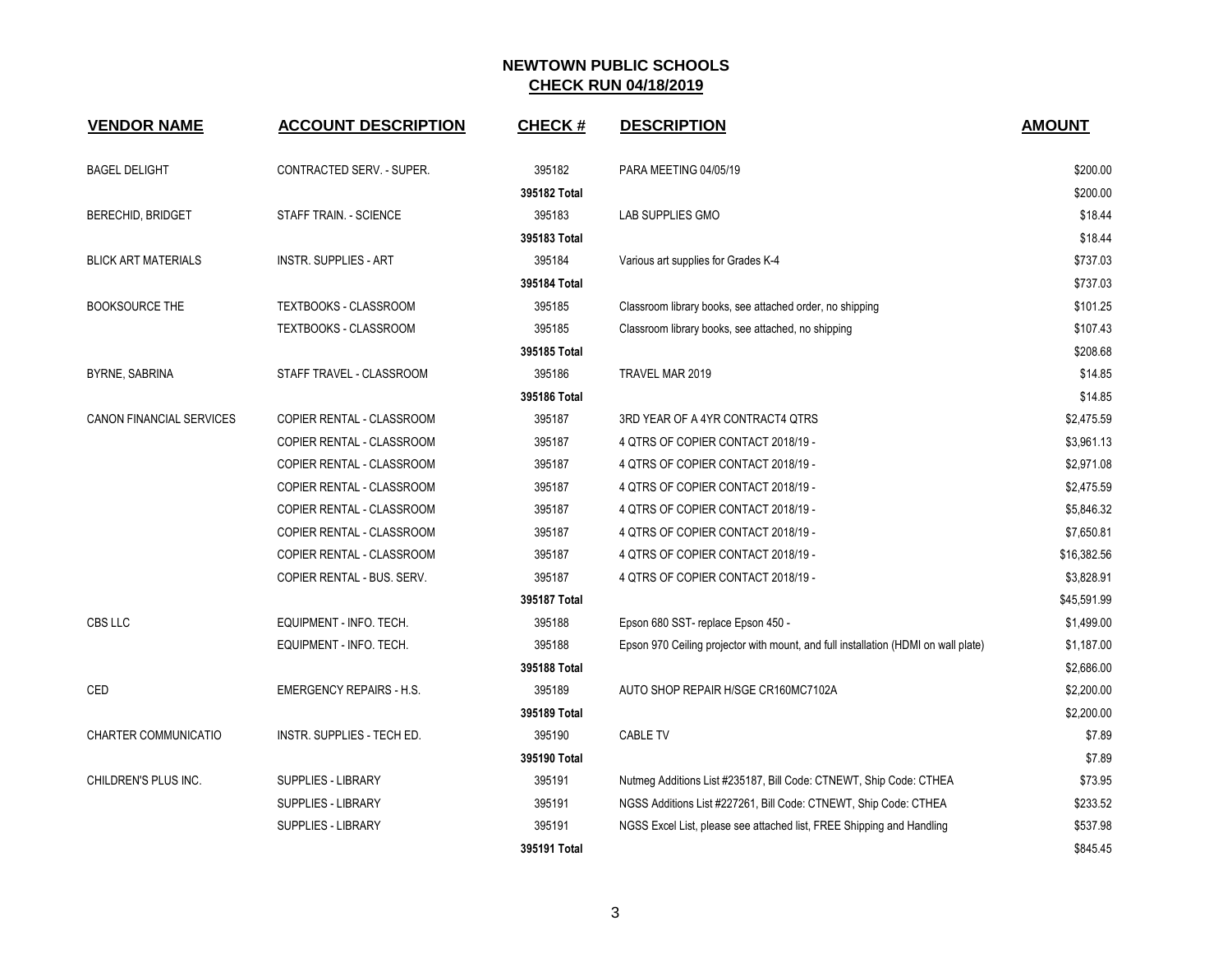| <b>VENDOR NAME</b>              | <b>ACCOUNT DESCRIPTION</b>            | <b>CHECK#</b> | <b>DESCRIPTION</b>                                                   | <b>AMOUNT</b> |
|---------------------------------|---------------------------------------|---------------|----------------------------------------------------------------------|---------------|
| CMRS-POC (BOE CO)               | POSTAGE - BUS. SERV.                  | 395192        | POSTAGE MACH #08013733 2018/19                                       | \$3,000.00    |
|                                 |                                       | 395192 Total  |                                                                      | \$3,000.00    |
| CMRS-POC (HIGH SCHOOL)          | POSTAGE - GUIDANCE                    | 395193        | <b>POSTAGE</b>                                                       | \$3,000.00    |
|                                 |                                       | 395193 Total  |                                                                      | \$3,000.00    |
| CONNCASE                        | STAFF TRAIN. - PUPIL SERV.            | 395194        | <b>CONNCASE LEADERSHIP</b>                                           | \$1,000.00    |
|                                 |                                       | 395194 Total  |                                                                      | \$1,000.00    |
| CONNEC-TO-TALK                  | PROF. SERV. - PSYCH/MED. EVAL.        | 395195        | PROF. SERV. - PSYCH/MED. EVAL.                                       | \$1,120.00    |
|                                 |                                       | 395195 Total  |                                                                      | \$1,120.00    |
| <b>CRYSTAL ROCK</b>             | INSTR. SUPPLIES - CLASSROOM           | 395196        | Delivery of 18, 5 gallon bottles of water, per month                 | \$54.00       |
|                                 | INSTR. SUPPLIES - CLASSROOM           | 395196        | Rental of Cold/Hot Cooler                                            | \$3.00        |
|                                 |                                       | 395196 Total  |                                                                      | \$57.00       |
| CT COLT                         | INSTR. SUPPLIES - WORLD LANG.         | 395197        | Seal of Biliteracy pins and diploma seals for each qualifying senior | \$45.00       |
|                                 | INSTR. SUPPLIES - WORLD LANG.         | 395197        | shipping                                                             | \$2.00        |
|                                 |                                       | 395197 Total  |                                                                      | \$47.00       |
| <b>CT ELECTRATHON CHALLENGE</b> | <b>CONTRACTED SERV. - BUSINESS ED</b> | 395198        | <b>REGISTRATION LATE FEE</b>                                         | \$35.00       |
|                                 | CONTRACTED SERV. - BUSINESS ED        | 395198        | <b>REGISTRATION FEE</b>                                              | \$75.00       |
|                                 |                                       | 395198 Total  |                                                                      | \$110.00      |
| DEMCO INC.                      | SUPPLIES - LIBRARY                    | 395199        | Assorted signage, see attached                                       | \$148.98      |
|                                 | SUPPLIES - LIBRARY                    | 395199        | Shipping                                                             | \$17.52       |
|                                 |                                       | 395199 Total  |                                                                      | \$166.50      |
| DEVEREUX CONNECTICUT            | TUITION - OUT-OF-DISTRICT             | 395200        | TUITION - OUT-OF-DISTRICT                                            | \$5,954.60    |
|                                 |                                       | 395200 Total  |                                                                      | \$5,954.60    |
| DEVINE, PAUL                    | STAFF TRAVEL - B & G ADMIN.           | 395201        | TRAVEL MAR 2019                                                      | \$108.98      |
|                                 |                                       | 395201 Total  |                                                                      | \$108.98      |
| EAST RIVER ENERGY INC.          | FUEL OIL - GEN.                       | 395202        | OIL 327.0 GAL MAINT                                                  | \$671.33      |
|                                 |                                       | 395202 Total  |                                                                      | \$671.33      |
|                                 | FUEL FOR VEHICLES - TRANS.            | 395203        | DIESEL 2983.0 GAL ALLSTAR                                            | \$6,275.93    |
|                                 |                                       | 395203 Total  |                                                                      | \$6,275.93    |
| <b>EASTERN WATER SOLUTIONS</b>  | <b>B&amp;G CONTRACTED SERV.</b>       | 395204        | CERTIFIED WATER OPERATOR AGREEMENT - 2018-2019                       | \$2,558.00    |
|                                 |                                       | 395204 Total  |                                                                      | \$2,558.00    |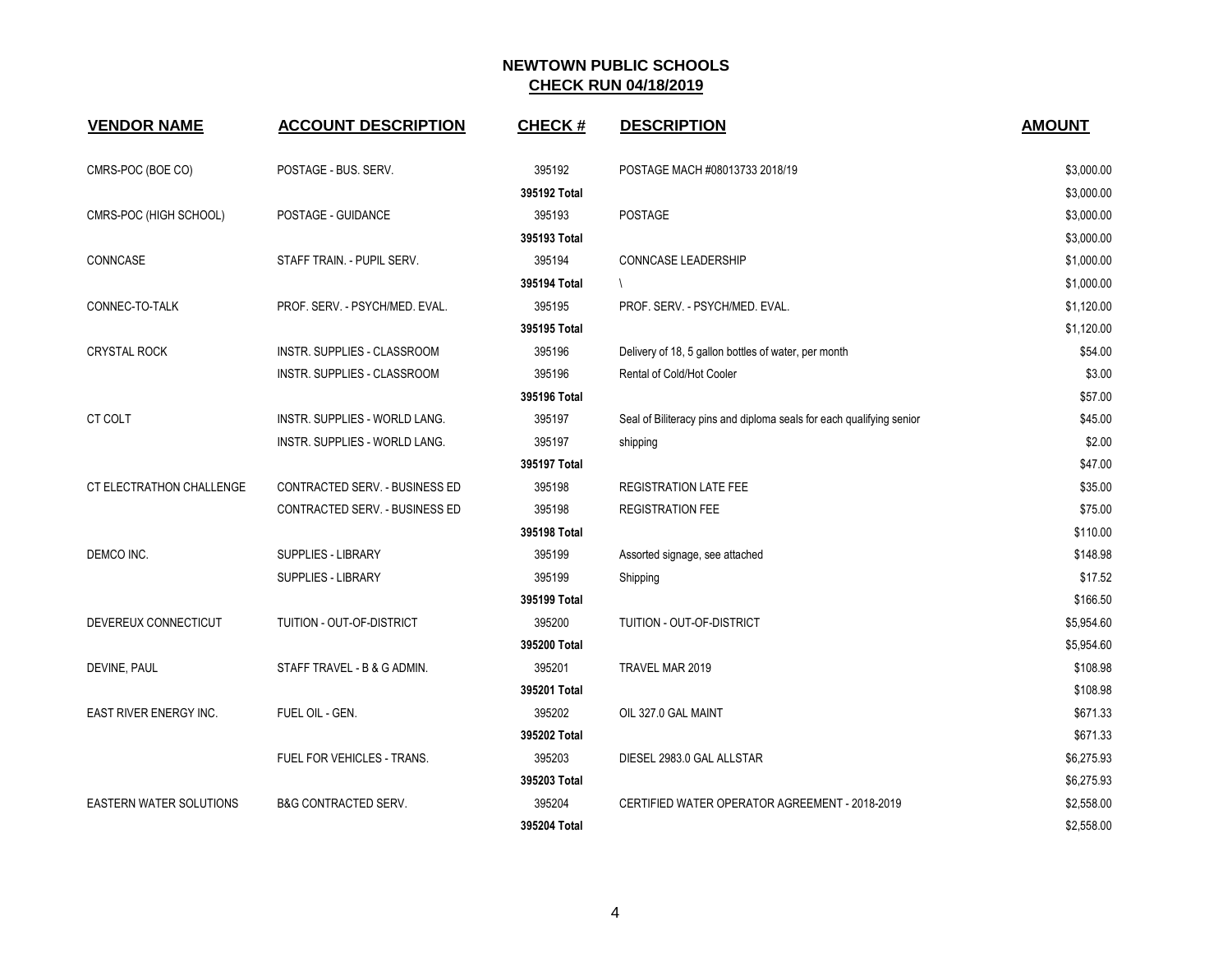| <b>VENDOR NAME</b>        | <b>ACCOUNT DESCRIPTION</b>     | <b>CHECK#</b> | <b>DESCRIPTION</b>                                                     | <b>AMOUNT</b> |
|---------------------------|--------------------------------|---------------|------------------------------------------------------------------------|---------------|
| <b>EDADVANCE</b>          | TUITION - OUT-OF-DISTRICT      | 395205        | TUITION - OUT-OF-DISTRICT                                              | \$5,600.00    |
|                           | TUITION - OUT-OF-DISTRICT      | 395205        | TUITION - OUT-OF-DISTRICT                                              | \$540.00      |
|                           | TUITION - OUT-OF-DISTRICT      | 395205        | TUITION - OUT-OF-DISTRICT                                              | \$5,600.00    |
|                           | TUITION - OUT-OF-DISTRICT      | 395205        | TUITION - OUT-OF-DISTRICT                                              | \$594.00      |
|                           | TUITION - OUT-OF-DISTRICT      | 395205        | TUITION - OUT-OF-DISTRICT                                              | \$5,288.87    |
|                           | TUITION - OUT-OF-DISTRICT      | 395205        | TUITION - OUT-OF-DISTRICT                                              | \$561.00      |
|                           | TUITION - OUT-OF-DISTRICT      | 395205        | TUITION - OUT-OF-DISTRICT                                              | \$561.00      |
|                           | TUITION - OUT-OF-DISTRICT      | 395205        | TUITION - OUT-OF-DISTRICT                                              | \$270.00      |
|                           | TUITION - OUT-OF-DISTRICT      | 395205        | TUITION - OUT-OF-DISTRICT                                              | \$5,211.09    |
|                           |                                | 395205 Total  |                                                                        | \$24,225.96   |
|                           |                                | 395206        |                                                                        | \$30.00       |
| ELECTRATHON AMERICA       | CONTRACTED SERV. - BUSINESS ED | 395206 Total  | <b>REGISTRATION FEE</b>                                                | \$30.00       |
|                           |                                |               |                                                                        |               |
| FOLLETT SCHOOL SOLUTIONS  | TEXTBOOKS - CLASSROOM          | 395207        | Books and processing not to exceed \$700.00. No shipping and handling. | \$249.70      |
|                           | TEXTBOOKS - CLASSROOM          | 395207        | Books and processing not to exceed \$700.00. No shipping and handling. | \$76.84       |
|                           | <b>SUPPLIES - LIBRARY</b>      | 395207        | Nutmeg Nominee book order (See Attached list) NO SHIPPING              | \$414.87      |
|                           |                                | 395207 Total  |                                                                        | \$741.41      |
| <b>FRONTIER</b>           | <b>TELEPHONE &amp; CABLE</b>   | 395208        | TELEPHONE SERV 2018/19                                                 | \$1,722.11    |
|                           |                                | 395208 Total  |                                                                        | \$1,722.11    |
| <b>FRONTIER</b>           | TELEPHONE & CABLE              | 395209        | TELEPHONE SERV 2018/19                                                 | \$698.72      |
|                           |                                | 395209 Total  |                                                                        | \$698.72      |
| <b>FRONTIER</b>           | <b>TELEPHONE &amp; CABLE</b>   | 395210        | TELEPHONE SERV 2018/19                                                 | \$2,030.30    |
|                           |                                | 395210 Total  |                                                                        | \$2,030.30    |
| <b>FRONTIER</b>           | <b>TELEPHONE &amp; CABLE</b>   | 395211        | TELEPHONE SERV 2018/19                                                 | \$70.30       |
|                           |                                | 395211 Total  |                                                                        | \$70.30       |
| GLYNN, MEGHAN             | STAFF TRAVEL - PUPIL SERV.     | 395212        | <b>TRAVEL (96719)</b>                                                  | \$27.90       |
|                           |                                | 395212 Total  |                                                                        | \$27.90       |
| GOLDIE AND LIBRO MUSIC CE | <b>INSTR. SUPPLIES - MUSIC</b> | 395213        | <b>MUSIC SUPPLIES</b>                                                  | \$129.95      |
|                           |                                | 395213 Total  |                                                                        | \$129.95      |
| <b>PRIVATE</b>            | TUITION - OUT-OF-DISTRICT      | 395214        | TUITION - OUT-OF-DISTRICT                                              | \$26,500.00   |
|                           |                                | 395214 Total  |                                                                        | \$26,500.00   |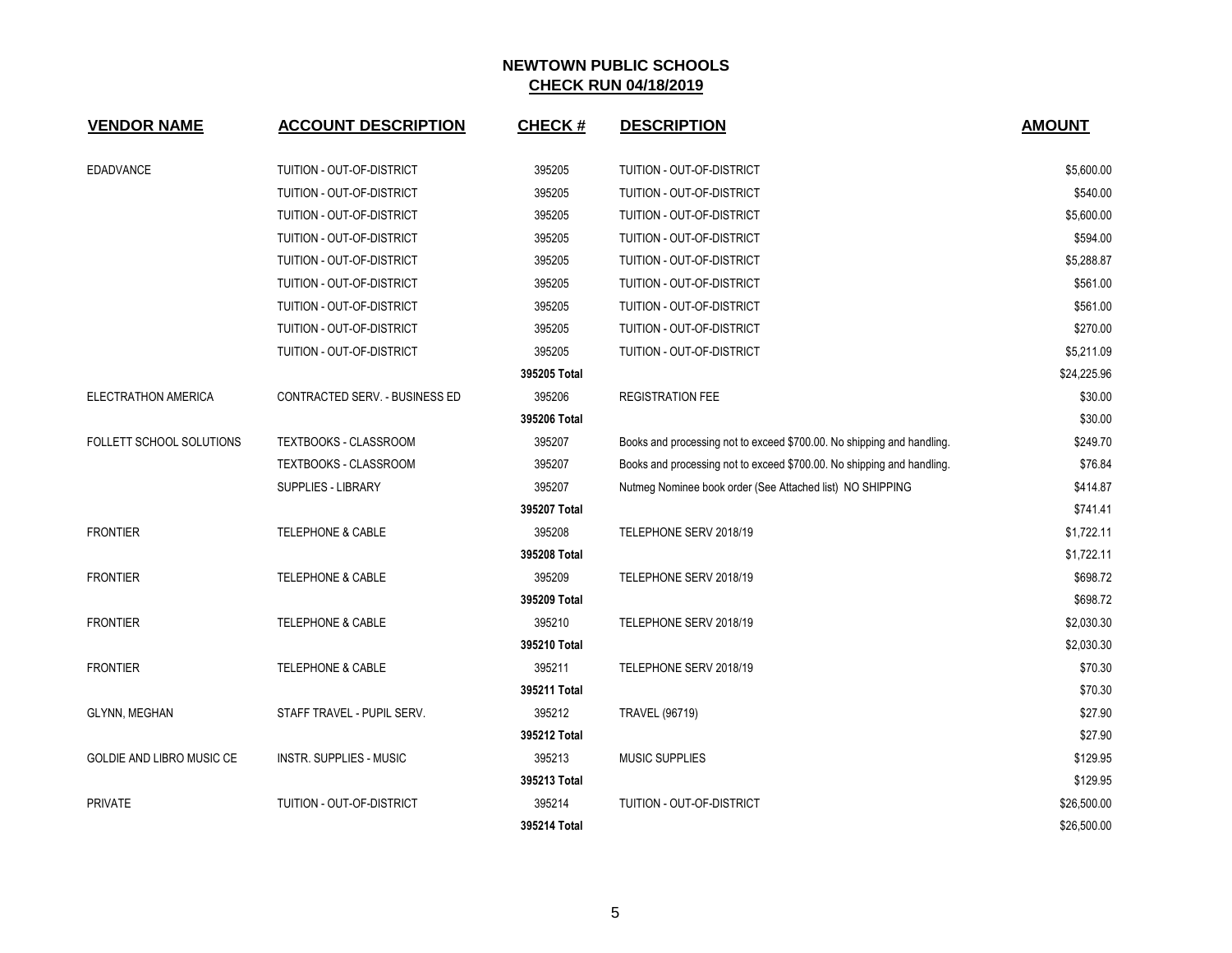| <b>VENDOR NAME</b>               | <b>ACCOUNT DESCRIPTION</b>          | <b>CHECK#</b> | <b>DESCRIPTION</b>                                         | <b>AMOUNT</b> |
|----------------------------------|-------------------------------------|---------------|------------------------------------------------------------|---------------|
| <b>GRAINGER</b>                  | B. & G. REPAIRS - M.S.              | 395215        | <b>EXHAUST VENTILATOR M/S</b>                              | \$307.24      |
|                                  | B. & G. REPAIRS - M.S.              | 395215        | <b>CURB ADAPTER M/S</b>                                    | \$195.32      |
|                                  |                                     | 395215 Total  |                                                            | \$502.56      |
| <b>HAT CITY PAPER &amp; SUP</b>  | <b>B&amp;G SUPPLIES - CUSTODIAL</b> | 395216        | PAPER PRODUCTS, LYSOL, SPONGES, VACUUM BAG, FOAM SOAP      | \$1,032.00    |
|                                  |                                     | 395216 Total  |                                                            | \$1,032.00    |
| <b>INSTRUMENTALIST AWARDS LL</b> | <b>INSTR. SUPPLIES - MUSIC</b>      | 395217        | <b>AWARDS</b>                                              | \$147.00      |
|                                  |                                     | 395217 Total  |                                                            | \$147.00      |
| <b>ISTE</b>                      | MEMBERSHIPS - INFO. TECH.           | 395218        | Membership to ISTE                                         | (\$10.00)     |
|                                  | MEMBERSHIPS - INFO. TECH.           | 395218        | Membership to ISTE                                         | \$125.00      |
|                                  |                                     | 395218 Total  |                                                            | \$115.00      |
| <b>ITSAVVY LLC</b>               | <b>REPAIRS - ENGLISH</b>            | 395219        | HP Officejet Pro 7740 Printer for B266                     | \$207.38      |
|                                  |                                     | 395219 Total  |                                                            | \$207.38      |
| J.C. MUSIC, LLC                  | <b>REPAIRS - MUSIC</b>              | 395220        | <b>CELLO REPAIRS</b>                                       | \$115.00      |
|                                  |                                     | 395220 Total  |                                                            | \$115.00      |
| KILCOURSE, LISA                  | OFF. SUPPLIES - ADMIN.              | 395221        | SCHOOL CLIMATE COMM MTGS                                   | \$44.08       |
|                                  |                                     | 395221 Total  |                                                            | \$44.08       |
| LANGUAGE TESTING INTERNAT        | INSTR. SUPPLIES - WORLD LANG.       | 395222        | Language proficiency exam administration fees for students | \$200.00      |
|                                  |                                     | 395222 Total  |                                                            | \$200.00      |
| LARRACUENTE, CARLA               | STAFF TRAVEL - PUPIL SERV.          | 395223        | <b>TRAVEL (96719)</b>                                      | \$16.59       |
|                                  |                                     | 395223 Total  |                                                            | \$16.59       |
| LOADING DOC CENTRAL LLC          | B. & G. REPAIRS - H.S.              | 395224        | LOCK DOCK DOOR SERVICE - NHS                               | \$173.75      |
|                                  |                                     | 395224 Total  |                                                            | \$173.75      |
| MAGNAKLEEN SERVICES LLC          | <b>B&amp;G SUPPLIES - CUSTODIAL</b> | 395225        | MOP / RUG SERVICE - ALL SCHOOLS 2018-2019                  | \$47.15       |
|                                  | <b>B&amp;G SUPPLIES - CUSTODIAL</b> | 395225        | MOP / RUG SERVICE - ALL SCHOOLS 2018-2019                  | \$60.65       |
|                                  | <b>B&amp;G SUPPLIES - CUSTODIAL</b> | 395225        | MOP / RUG SERVICE - ALL SCHOOLS 2018-2019                  | \$28.25       |
|                                  | <b>B&amp;G SUPPLIES - CUSTODIAL</b> | 395225        | MOP / RUG SERVICE - ALL SCHOOLS 2018-2019                  | \$33.80       |
|                                  | <b>B&amp;G SUPPLIES - CUSTODIAL</b> | 395225        | MOP / RUG SERVICE - ALL SCHOOLS 2018-2019                  | \$21.50       |
|                                  | <b>B&amp;G SUPPLIES - CUSTODIAL</b> | 395225        | MOP / RUG SERVICE - ALL SCHOOLS 2018-2019                  | \$30.65       |
|                                  | <b>B&amp;G SUPPLIES - CUSTODIAL</b> | 395225        | MOP / RUG SERVICE - ALL SCHOOLS 2018-2019                  | \$125.10      |
|                                  | <b>B&amp;G SUPPLIES - CUSTODIAL</b> | 395225        | MOP / RUG SERVICE - ALL SCHOOLS 2018-2019                  | \$47.15       |
|                                  | <b>B&amp;G SUPPLIES - CUSTODIAL</b> | 395225        | MOP / RUG SERVICE - ALL SCHOOLS 2018-2019                  | \$60.65       |
|                                  | <b>B&amp;G SUPPLIES - CUSTODIAL</b> | 395225        | MOP / RUG SERVICE - ALL SCHOOLS 2018-2019                  | \$28.25       |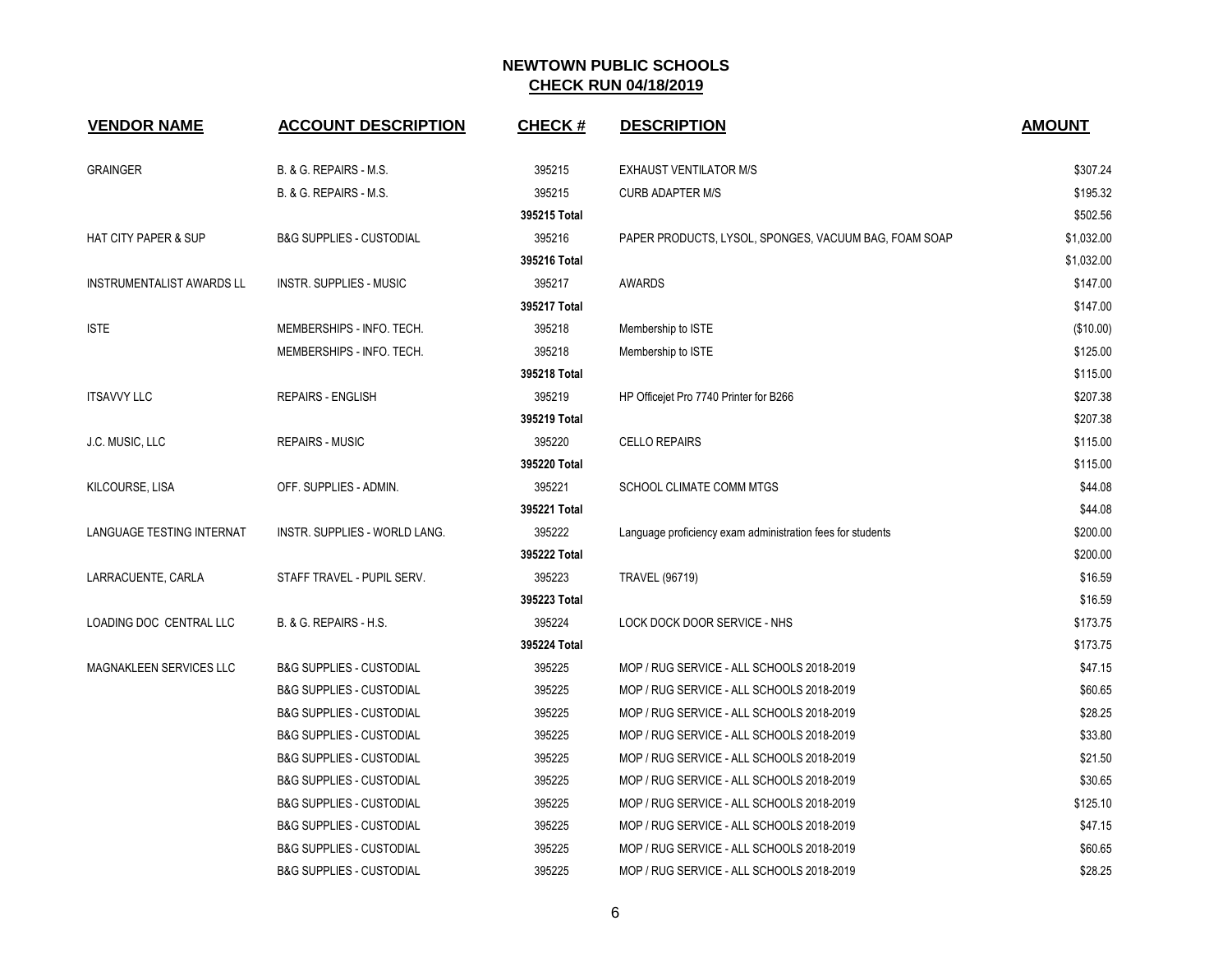| <b>VENDOR NAME</b>      | <b>ACCOUNT DESCRIPTION</b>          | <b>CHECK#</b> | <b>DESCRIPTION</b>                        | <b>AMOUNT</b> |
|-------------------------|-------------------------------------|---------------|-------------------------------------------|---------------|
| MAGNAKLEEN SERVICES LLC | <b>B&amp;G SUPPLIES - CUSTODIAL</b> | 395225        | MOP / RUG SERVICE - ALL SCHOOLS 2018-2019 | \$33.80       |
|                         | <b>B&amp;G SUPPLIES - CUSTODIAL</b> | 395225        | MOP / RUG SERVICE - ALL SCHOOLS 2018-2019 | \$21.50       |
|                         | <b>B&amp;G SUPPLIES - CUSTODIAL</b> | 395225        | MOP / RUG SERVICE - ALL SCHOOLS 2018-2019 | \$30.65       |
|                         | <b>B&amp;G SUPPLIES - CUSTODIAL</b> | 395225        | MOP / RUG SERVICE - ALL SCHOOLS 2018-2019 | \$125.10      |
|                         | <b>B&amp;G SUPPLIES - CUSTODIAL</b> | 395225        | MOP / RUG SERVICE - ALL SCHOOLS 2018-2019 | \$47.15       |
|                         | <b>B&amp;G SUPPLIES - CUSTODIAL</b> | 395225        | MOP / RUG SERVICE - ALL SCHOOLS 2018-2019 | \$60.65       |
|                         | <b>B&amp;G SUPPLIES - CUSTODIAL</b> | 395225        | MOP / RUG SERVICE - ALL SCHOOLS 2018-2019 | \$28.25       |
|                         | <b>B&amp;G SUPPLIES - CUSTODIAL</b> | 395225        | MOP / RUG SERVICE - ALL SCHOOLS 2018-2019 | \$33.80       |
|                         | <b>B&amp;G SUPPLIES - CUSTODIAL</b> | 395225        | MOP / RUG SERVICE - ALL SCHOOLS 2018-2019 | \$21.50       |
|                         | <b>B&amp;G SUPPLIES - CUSTODIAL</b> | 395225        | MOP / RUG SERVICE - ALL SCHOOLS 2018-2019 | \$30.65       |
|                         | <b>B&amp;G SUPPLIES - CUSTODIAL</b> | 395225        | MOP / RUG SERVICE - ALL SCHOOLS 2018-2019 | \$130.00      |
|                         | <b>B&amp;G SUPPLIES - CUSTODIAL</b> | 395225        | MOP / RUG SERVICE - ALL SCHOOLS 2018-2019 | \$166.50      |
|                         | <b>B&amp;G SUPPLIES - CUSTODIAL</b> | 395225        | MOP / RUG SERVICE - ALL SCHOOLS 2018-2019 | \$36.00       |
|                         | <b>B&amp;G SUPPLIES - CUSTODIAL</b> | 395225        | MOP / RUG SERVICE - ALL SCHOOLS 2018-2019 | \$201.00      |
|                         | <b>B&amp;G SUPPLIES - CUSTODIAL</b> | 395225        | MOP / RUG SERVICE - ALL SCHOOLS 2018-2019 | \$56.50       |
|                         | <b>B&amp;G SUPPLIES - CUSTODIAL</b> | 395225        | MOP / RUG SERVICE - ALL SCHOOLS 2018-2019 | \$26.00       |
|                         | <b>B&amp;G SUPPLIES - CUSTODIAL</b> | 395225        | MOP / RUG SERVICE - ALL SCHOOLS 2018-2019 | \$18.00       |
|                         | <b>B&amp;G SUPPLIES - CUSTODIAL</b> | 395225        | MOP / RUG SERVICE - ALL SCHOOLS 2018-2019 | \$130.00      |
|                         | <b>B&amp;G SUPPLIES - CUSTODIAL</b> | 395225        | MOP / RUG SERVICE - ALL SCHOOLS 2018-2019 | \$166.50      |
|                         | <b>B&amp;G SUPPLIES - CUSTODIAL</b> | 395225        | MOP / RUG SERVICE - ALL SCHOOLS 2018-2019 | \$36.00       |
|                         | <b>B&amp;G SUPPLIES - CUSTODIAL</b> | 395225        | MOP / RUG SERVICE - ALL SCHOOLS 2018-2019 | \$201.00      |
|                         | <b>B&amp;G SUPPLIES - CUSTODIAL</b> | 395225        | MOP / RUG SERVICE - ALL SCHOOLS 2018-2019 | \$56.50       |
|                         | <b>B&amp;G SUPPLIES - CUSTODIAL</b> | 395225        | MOP / RUG SERVICE - ALL SCHOOLS 2018-2019 | \$26.00       |
|                         | <b>B&amp;G SUPPLIES - CUSTODIAL</b> | 395225        | MOP / RUG SERVICE - ALL SCHOOLS 2018-2019 | \$18.00       |
|                         | <b>B&amp;G SUPPLIES - CUSTODIAL</b> | 395225        | MOP / RUG SERVICE - ALL SCHOOLS 2018-2019 | \$130.00      |
|                         | <b>B&amp;G SUPPLIES - CUSTODIAL</b> | 395225        | MOP / RUG SERVICE - ALL SCHOOLS 2018-2019 | \$166.50      |
|                         | <b>B&amp;G SUPPLIES - CUSTODIAL</b> | 395225        | MOP / RUG SERVICE - ALL SCHOOLS 2018-2019 | \$36.00       |
|                         | <b>B&amp;G SUPPLIES - CUSTODIAL</b> | 395225        | MOP / RUG SERVICE - ALL SCHOOLS 2018-2019 | \$201.00      |
|                         | <b>B&amp;G SUPPLIES - CUSTODIAL</b> | 395225        | MOP / RUG SERVICE - ALL SCHOOLS 2018-2019 | \$56.50       |
|                         | <b>B&amp;G SUPPLIES - CUSTODIAL</b> | 395225        | MOP / RUG SERVICE - ALL SCHOOLS 2018-2019 | \$26.00       |
|                         |                                     | 395225 Total  |                                           | \$2,800.20    |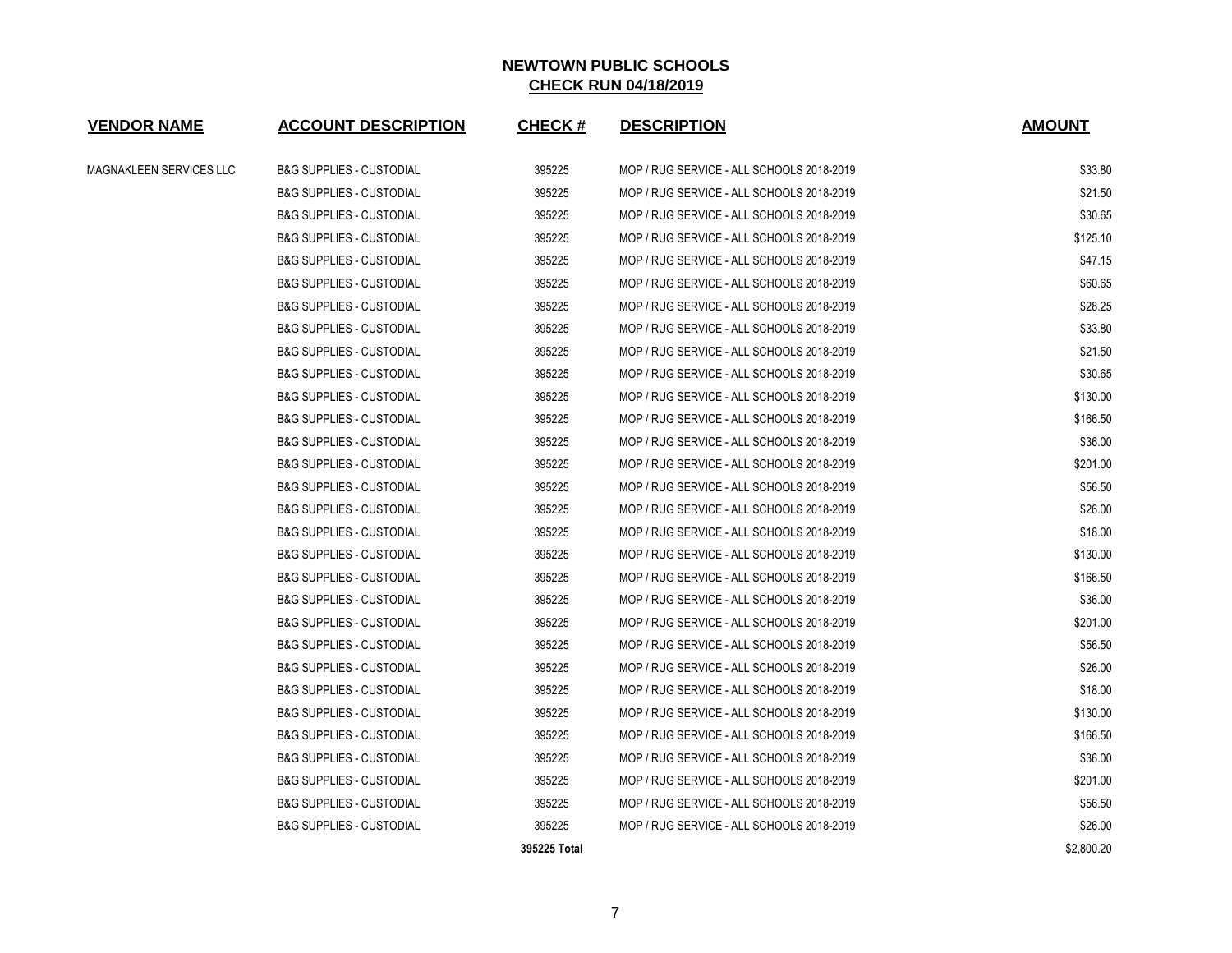| <b>VENDOR NAME</b>   | <b>ACCOUNT DESCRIPTION</b>       | <b>CHECK#</b> | <b>DESCRIPTION</b>                                    | <b>AMOUNT</b> |
|----------------------|----------------------------------|---------------|-------------------------------------------------------|---------------|
| MASON W.B. INC.      | INSTR. SUPPLIES - CLASSROOM      | 395226        | For copy paper throughout the year. Free Shipping     | \$140.00      |
|                      | INSTR. SUPPLIES - CLASSROOM      | 395226        | For copy paper throughout the year. Free Shipping     | \$213.60      |
|                      | INSTR. SUPPLIES - CLASSROOM      | 395226        | Paper and supplies - no shipping                      | \$1,157.13    |
|                      | INSTR. SUPPLIES - CLASSROOM      | 395226        | Paper and supplies - no shipping                      | \$18.60       |
|                      | INSTR. SUPPLIES - CLASSROOM      | 395226        | Paper and supplies - no shipping                      | \$37.20       |
|                      | OTHER SUPPLIES - CONT. ED.       | 395226        | COPY PAPER ITEM # WBM21200                            | \$112.96      |
|                      |                                  | 395226 Total  |                                                       | \$1,679.49    |
| MONROE ELECTRIC LLC  | INSTR. SUPPLIES - INFO. TECH.    | 395227        | SeriesII cat 6 jacks Proposal E946                    | \$175.00      |
|                      | INSTR. SUPPLIES - INFO. TECH.    | 395227        | Single White gang plates                              | \$60.00       |
|                      |                                  | 395227 Total  |                                                       | \$235.00      |
| NEWTOWN HARDWARE     | <b>B&amp;G SUPPLIES - MAINT.</b> | 395228        | MAINT SUPPLIES 2018-2019                              | \$89.58       |
|                      | <b>B&amp;G SUPPLIES - MAINT.</b> | 395228        | MAINT SUPPLIES 2018-2019                              | \$113.35      |
|                      | <b>B&amp;G SUPPLIES - MAINT.</b> | 395228        | MAINT SUPPLIES 2018-2019                              | \$8.98        |
|                      | <b>B&amp;G SUPPLIES - MAINT.</b> | 395228        | MAINT SUPPLIES 2018-2019                              | (\$1.80)      |
|                      | <b>B&amp;G SUPPLIES - MAINT.</b> | 395228        | MAINT SUPPLIES 2018-2019                              | \$34.89       |
|                      | <b>B&amp;G SUPPLIES - MAINT.</b> | 395228        | MAINT SUPPLIES 2018-2019                              | \$44.56       |
|                      | <b>B&amp;G SUPPLIES - MAINT.</b> | 395228        | MAINT SUPPLIES 2018-2019                              | \$17.95       |
|                      | <b>B&amp;G SUPPLIES - MAINT.</b> | 395228        | MAINT SUPPLIES 2018-2019                              | \$48.58       |
|                      | <b>B&amp;G SUPPLIES - MAINT.</b> | 395228        | MAINT SUPPLIES 2018-2019                              | \$23.83       |
|                      | <b>B&amp;G SUPPLIES - MAINT.</b> | 395228        | MAINT SUPPLIES 2018-2019                              | \$86.35       |
|                      | <b>B&amp;G SUPPLIES - MAINT.</b> | 395228        | MAINT SUPPLIES 2018-2019                              | \$5.39        |
|                      | <b>B&amp;G SUPPLIES - MAINT.</b> | 395228        | MAINT SUPPLIES 2018-2019                              | \$28.76       |
|                      | <b>B&amp;G SUPPLIES - MAINT.</b> | 395228        | MAINT SUPPLIES 2018-2019                              | \$16.19       |
|                      | <b>B&amp;G SUPPLIES - MAINT.</b> | 395228        | MAINT SUPPLIES 2018-2019                              | \$4.84        |
|                      |                                  | 395228 Total  |                                                       | \$521.45      |
| NEWTOWN HARDWARE (2) | <b>REPAIRS - SPORTS</b>          | 395229        | See Attached Inv# 17752,17854,17861,17894,18079,18083 | \$84.97       |
|                      | <b>REPAIRS - SPORTS</b>          | 395229        | See Attached Inv# 17752,17854,17861,17894,18079,18083 | \$31.98       |
|                      | <b>REPAIRS - SPORTS</b>          | 395229        | See Attached Inv# 17752,17854,17861,17894,18079,18083 | \$64.05       |
|                      | <b>REPAIRS - SPORTS</b>          | 395229        | See Attached Inv# 17752,17854,17861,17894,18079,18083 | \$46.59       |
|                      | <b>REPAIRS - SPORTS</b>          | 395229        | See Attached Inv# 17752,17854,17861,17894,18079,18083 | \$44.99       |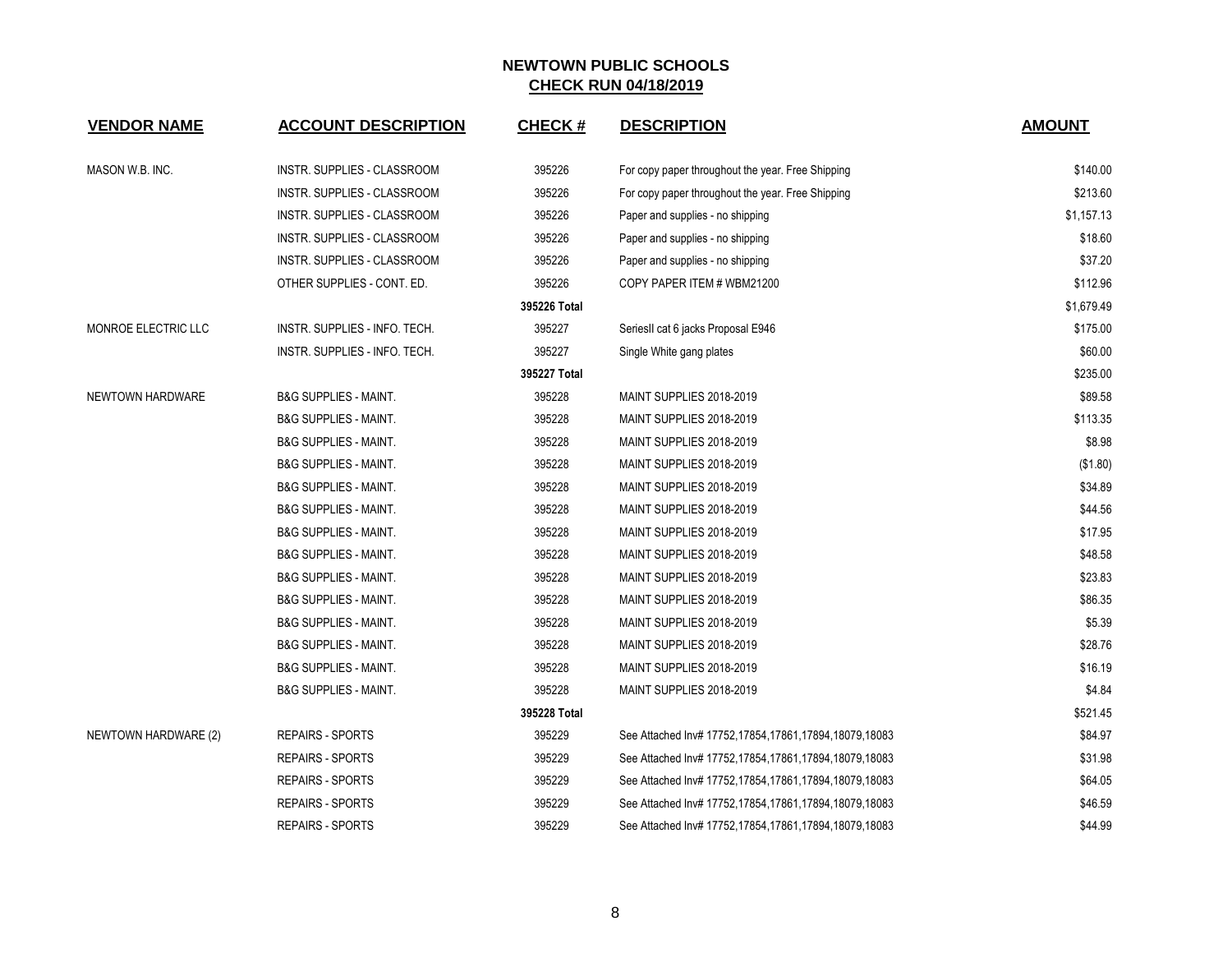| <b>VENDOR NAME</b>          | <b>ACCOUNT DESCRIPTION</b>       | <b>CHECK#</b> | <b>DESCRIPTION</b>                                                   | <b>AMOUNT</b> |
|-----------------------------|----------------------------------|---------------|----------------------------------------------------------------------|---------------|
| NEWTOWN HARDWARE (2)        | <b>REPAIRS - SPORTS</b>          | 395229        | See Attached Inv# 17752,17854,17861,17894,18079,18083                | \$124.75      |
|                             | <b>REPAIRS - SPORTS</b>          | 395229        | See Attached Inv# 17752,17854,17861,17894,18079,18083                | \$47.74       |
|                             |                                  | 395229 Total  |                                                                      | \$445.07      |
| NEWTOWN HIGH SCHOOL         | STAFF TRAVEL - CLASSROOM         | 395230        | REIMBURSE CHORUS ACTIVITY ACCOUNT                                    | \$1,212.00    |
|                             |                                  | 395230 Total  |                                                                      | \$1,212.00    |
| NORCOM CT                   | <b>REPAIRS - SECURITY</b>        | 395231        | Repair Motorola CP-100 Radio (missing/ damaged transmission button)  | \$67.50       |
|                             |                                  | 395231 Total  |                                                                      | \$67.50       |
| NYA SPORTS & FITNESS CENT   | OFF. SUPPLIES - ADMIN.           | 395232        | Invoice 26979-MGS staff Team Building Event on 4/5/2019. No shipping | \$290.00      |
|                             |                                  | 395232 Total  |                                                                      | \$290.00      |
| PONCIN, YANN MD             | PROF. SERV. - PSYCH/MED. EVAL.   | 395233        | PROF. SERV. - PSYCH/MED. EVAL.                                       | \$1,750.00    |
|                             |                                  | 395233 Total  |                                                                      | \$1,750.00    |
| POWERSCHOOL GROUP LLC       | CONTRACTED SERV. - INFO. TECH.   | 395234        | EFINACE PLUS FUND ACCTGMANEMENT IMPLANTATION T&M                     | \$562.50      |
|                             | CONTRACTED SERV. - INFO. TECH.   | 395234        | EFPHUMAN RESOURCES MANAGEMENT A PAYROLL IMPLEMENTATION               | \$750.00      |
|                             | PROF. SERV. - BUS. SERV          | 395234        | EFINANCE PLUS PROJECT MANAGEMENT T&M                                 | \$840.00      |
|                             |                                  | 395234 Total  |                                                                      | \$2,152.50    |
| PRO-ED                      | <b>INSTR. SUPPLIES - GIFTED</b>  | 395235        | CAP: CREATIVITY ASSESSMENT PACKET PRODUCT 6565 TEST LEVEL B          | \$151.00      |
|                             | <b>INSTR. SUPPLIES - GIFTED</b>  | 395235        | <b>SHIPPING</b>                                                      | \$15.10       |
|                             |                                  | 395235 Total  |                                                                      | \$166.10      |
| RZ DESIGN ASSOCIATES INC.   | <b>CAPITAL OUTLAY</b>            | 395236        | S/H LIGHTNING PROJECT PROF ENGINEERING SERV - CA3                    | \$3,300.00    |
|                             |                                  | 395236 Total  |                                                                      | \$3,300.00    |
| <b>SCANTRON CORPORATION</b> | INSTR. SUPPLIES - SOC. STUDIES   | 395237        | 19641 Answer Sheet B (500/pkg).                                      | \$415.60      |
|                             | INSTR. SUPPLIES - SOC. STUDIES   | 395237        | 72511 Answer Sheet I (500/pkg).                                      | \$28.00       |
|                             | INSTR. SUPPLIES - SOC. STUDIES   | 395237        | 19630 Item Analysis (100/pkg).                                       | \$12.50       |
|                             | INSTR. SUPPLIES - SOC. STUDIES   | 395237        | Shipping fee.                                                        | \$20.04       |
|                             |                                  | 395237 Total  |                                                                      | \$476.14      |
| <b>SCHOOL SPECIALTY</b>     | INSTR. SUPPLIES - CLASSROOM      | 395238        | Classroom supplies as needed.                                        | \$371.42      |
|                             |                                  | 395238 Total  |                                                                      | \$371.42      |
| SHI INTERNATIONAL CORP.     | REPAIRS - INFO. TECH.            | 395239        | FortiGate-1200D 1 Yeat UTM Bundle (                                  | \$24,538.80   |
|                             |                                  | 395239 Total  |                                                                      | \$24,538.80   |
| SOLTERRA ACADEMY            | TUITION - OUT-OF-DISTRICT        | 395240        | TUITION - OUT-OF-DISTRICT                                            | \$6,390.00    |
|                             | <b>TUITION - OUT-OF-DISTRICT</b> | 395240        | TUITION - OUT-OF-DISTRICT                                            | \$2,995.20    |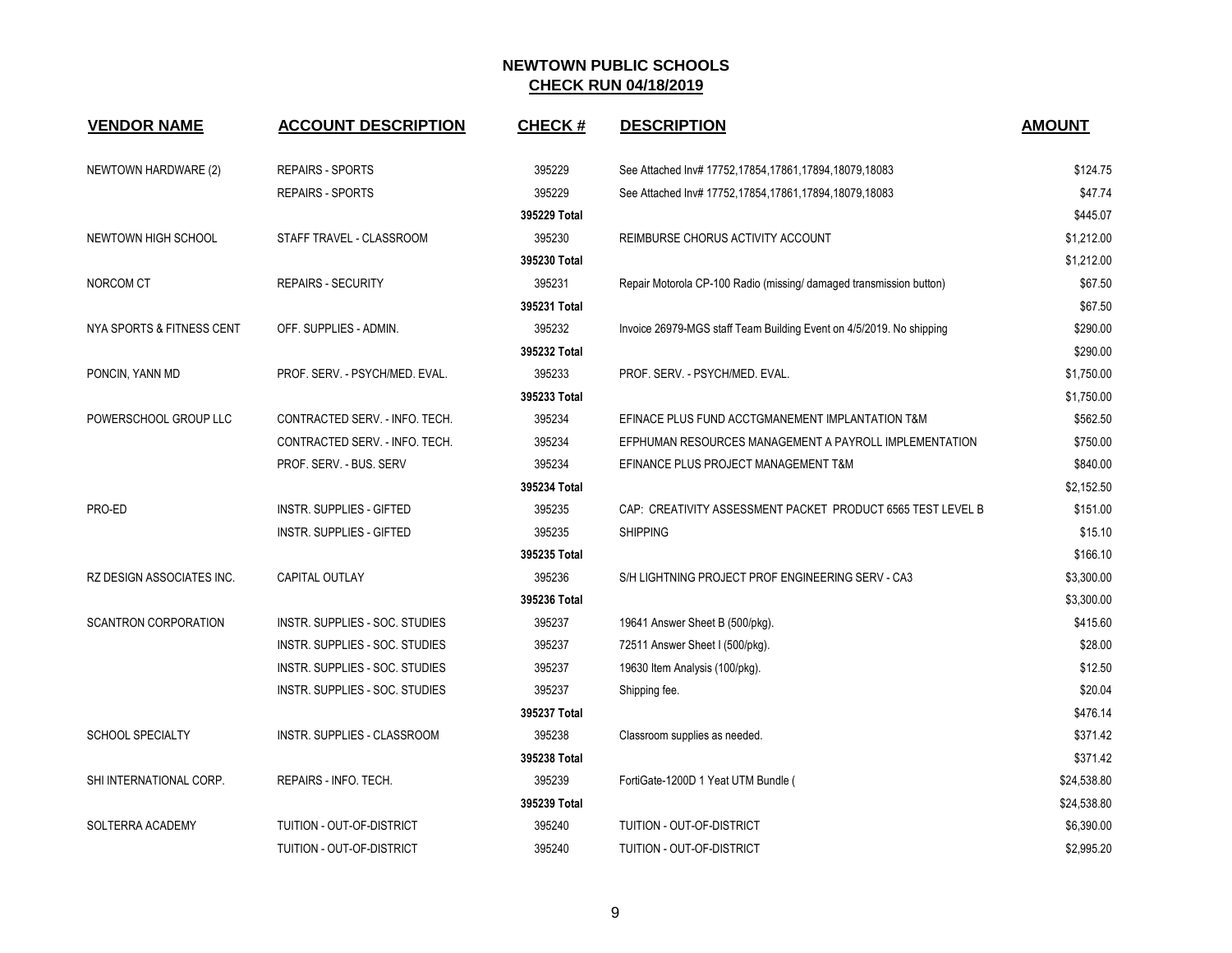| <b>VENDOR NAME</b>         | <b>ACCOUNT DESCRIPTION</b>           | <b>CHECK#</b> | <b>DESCRIPTION</b>                                                    | <b>AMOUNT</b> |
|----------------------------|--------------------------------------|---------------|-----------------------------------------------------------------------|---------------|
| SOLTERRA ACADEMY           | TUITION - OUT-OF-DISTRICT            | 395240        | TUITION - OUT-OF-DISTRICT                                             | \$6,390.00    |
|                            | TUITION - OUT-OF-DISTRICT            | 395240        | TUITION - OUT-OF-DISTRICT                                             | \$2,995.20    |
|                            |                                      | 395240 Total  |                                                                       | \$18,770.40   |
| <b>SOLUTIONS EAP</b>       | EMPLOYEE ASSISTANCE PROGRAM          | 395241        | ANCILLARY                                                             | \$630.00      |
|                            |                                      | 395241 Total  |                                                                       | \$630.00      |
| SPORTSMEN'S                | <b>INSTR. SUPPLIES - SPORTS</b>      | 395242        | Ref.Inv#26185 (50) Additional Track Jerseys                           | \$947.56      |
|                            | CONTRACTED SERV. - CLASSRM           | 395242        | POLO ADDIDAS ROYAL                                                    | \$1,341.66    |
|                            |                                      | 395242 Total  |                                                                       | \$2,289.22    |
| TARRYWILE PARK & MAN       | CONTRACTED SERV. - WORLD LANG.       | 395243        | Deposit and rental of Tarrywile Mansion for Spanish Immersion Day.    | \$150.00      |
|                            |                                      | 395243 Total  |                                                                       | \$150.00      |
|                            | CONTRACTED SERV. - WORLD LANG.       | 395244        | Deposit and rental of Tarrywile Mansion for Spanish Immersion Day.    | \$150.00      |
|                            |                                      | 395244 Total  |                                                                       | \$150.00      |
| TAWEH, JOCELYNE            | STAFF TRAIN. - M.S.                  | 395245        | <b>CONF REIMB (96647)</b>                                             | \$100.00      |
|                            |                                      | 395245 Total  |                                                                       | \$100.00      |
| TAX COLLECTOR NEWTOWN      | WATER - MAINT.                       | 395246        | WATER 6.0 UNITS MAINT GARAGE                                          | \$199.29      |
|                            |                                      | 395246 Total  |                                                                       | \$199.29      |
| TAX COLLECTOR NEWTOWN      | WATER - RIS.                         | 395247        | WATER 149.0 UNITS RIS                                                 | \$1,859.98    |
|                            |                                      | 395247 Total  |                                                                       | \$1,859.98    |
| TAX COLLECTOR NEWTOWN      | SEWER OPERATION & MAINT.             | 395248        | SEWER 6.0 UNITS MAINT GARAGE                                          | \$45.04       |
|                            |                                      | 395248 Total  |                                                                       | \$45.04       |
| TAX COLLECTOR NEWTOWN      | SEWER OPERATION & MAINT.             | 395249        | SEWER 149, UNTIS RIS                                                  | \$1,118.39    |
|                            |                                      | 395249 Total  |                                                                       | \$1,118.39    |
| <b>TEACHER'S DISCOVERY</b> | INSTR. SUPPLIES - WORLD LANG.        | 395250        | (25 copies) Le Fantome de I Opera French level 2 reader with audio CD | \$390.85      |
|                            | <b>INSTR. SUPPLIES - WORLD LANG.</b> | 395250        | Shipping.                                                             | \$46.90       |
|                            | INSTR. SUPPLIES - WORLD LANG.        | 395250        | Student copies of Fiesta Fatal (Spanish Level 3 students).            | \$675.00      |
|                            | INSTR. SUPPLIES - WORLD LANG.        | 395250        | Fiesta Fatal audio book on CD.                                        | \$19.00       |
|                            | INSTR. SUPPLIES - WORLD LANG.        | 395250        | Fiesta Fatal Spanish teacher"s manual on CD.                          | \$56.00       |
|                            | INSTR. SUPPLIES - WORLD LANG.        | 395250        | Shipping.                                                             | \$90.00       |
|                            |                                      | 395250 Total  |                                                                       | \$1.277.75    |
| THERAPRO INC.              | INSTR. SUPPLIES - SP. ED. PREK-8     | 395251        | STAR SPACER PAPER 5 PACK TAS81301                                     | \$24.00       |
|                            | INSTR. SUPPLIES - SP. ED. PREK-8     | 395251        | <b>SHIPPING</b>                                                       | \$7.50        |
|                            |                                      | 395251 Total  |                                                                       | \$31.50       |